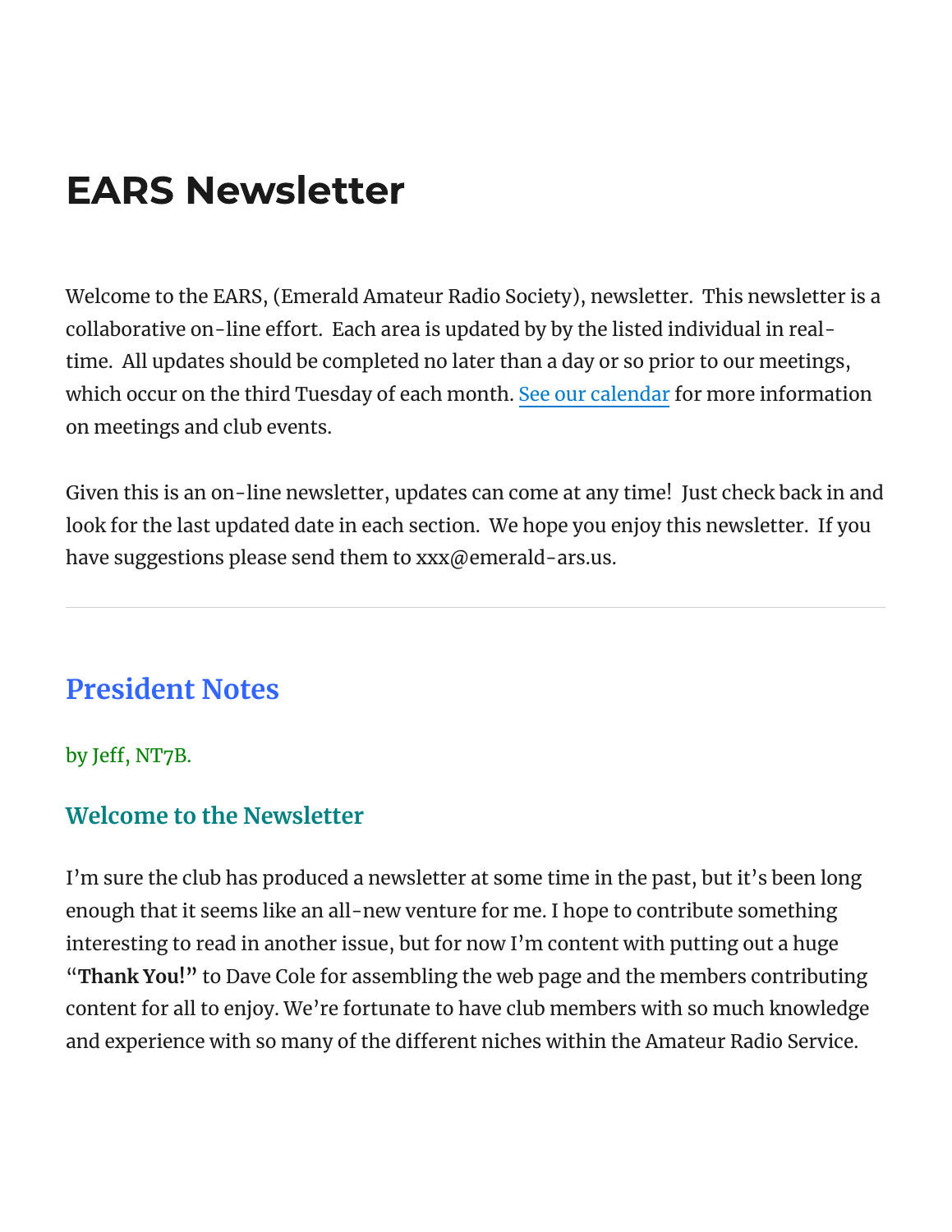### Meeting Agenda for June 21, 2002

#### **EARS Meeting Agenda, June 21, 2022**

**Call to Order and President's Opening Comments.**

**Roll Call / Introductions.**

**Program:** To be announced. Bob's Tower Project presentation has been postponed.

**Announcements.**

**Minutes of May meeting.**

**Reports:** Treasurer, Volunteer Examiners, EARS Net.

**Membership Readings.**

#### **Old Business:**

- Getting the shack EmComm ready: Where are we with computers and setting up HF packet? We have a VHF packet / WinLink setup with the old laptop and Kenwood, but does anyone remember how to run it?
- Repeater Update
- Memorandum of Understanding with the city
- Cascadia Rising 2022

#### **New Business:**

- Raffle! ARRL gift card donated by NK7Z. Thanks Dave!
- Programs for future meetings
- Website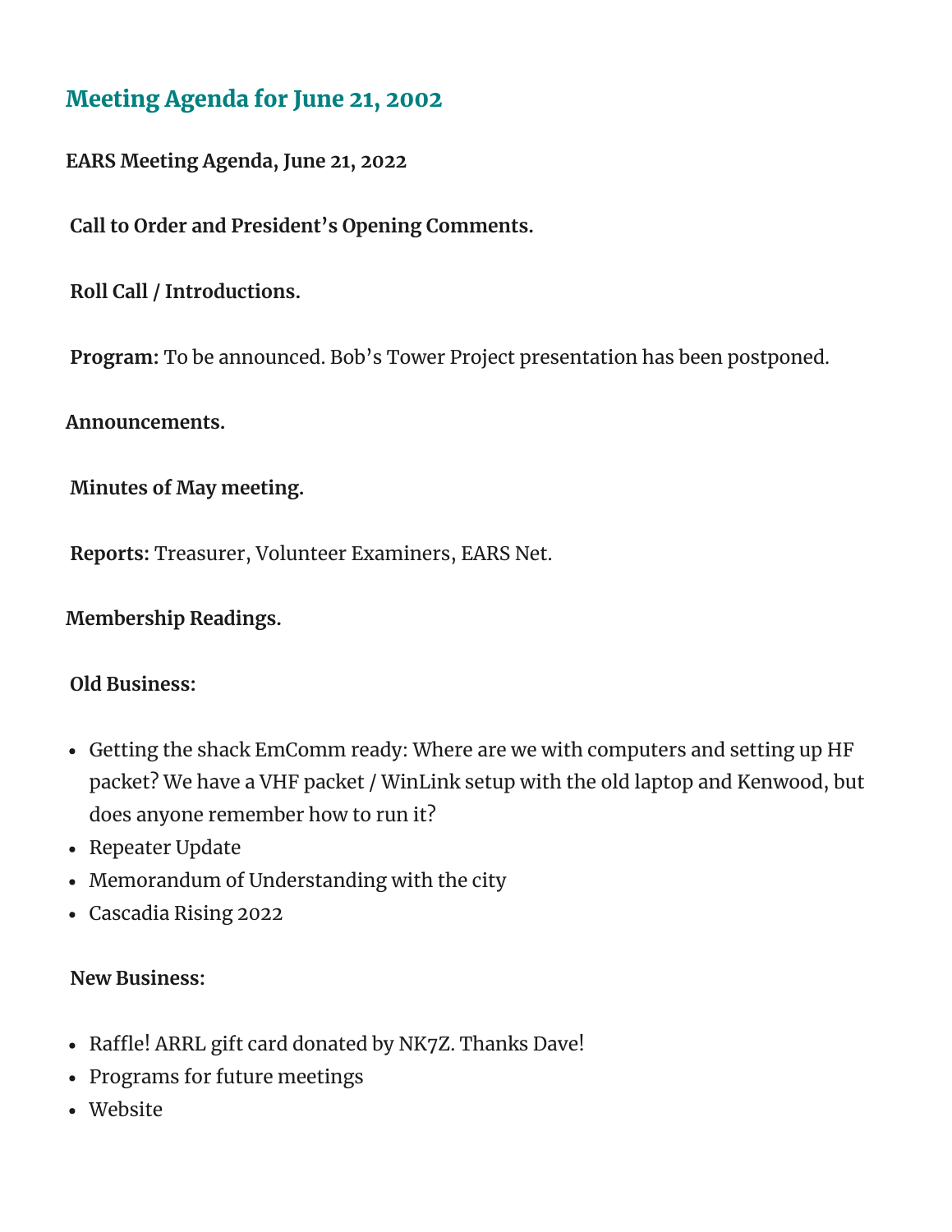• Sea-Pac reports

#### **Good of the Order, Brags, Etc.**

Last Updated on June 22, 2022 by Web [Manager](http://www.emerald-ars.us/)

 $\underline{\text{III}}$  204 total views, 19 views today

### **Vice President Notes**

By Doc, W7DOK.

### **Greetings from your VP:**

I am both honored and privileged to serve the club as Vice President in 2022.

I hope this year finds new members joining our ranks and sharing their interest in the hobby. If a person has an interest in Amateur Radio and is in need of information, EARS is a good place to go. We are fortunate to have had a number of new members join so far this year and bring new energy and diversity of interest to the club as well as the hobby. Bringing in hams that are new to amateur radio as well as some that may be returning is a goal we should all explore.

I invite all hams or "soon to be" hams to visit with us. We meet the third Tuesday of every month at 7 PM. at the Justice Center, 230 4th St, Springfield, OR 97477. We usually have a presenter talk on a subject of interest to the membership, conduct some business then visit a while and go home. We are a smaller club so you won't get lost in a sea of experts who do little more than make your head hurt and make you keenly aware of what you don't know. You'll find answers to your questions, someone who likely will share a particular interest and will make life long friends in the process.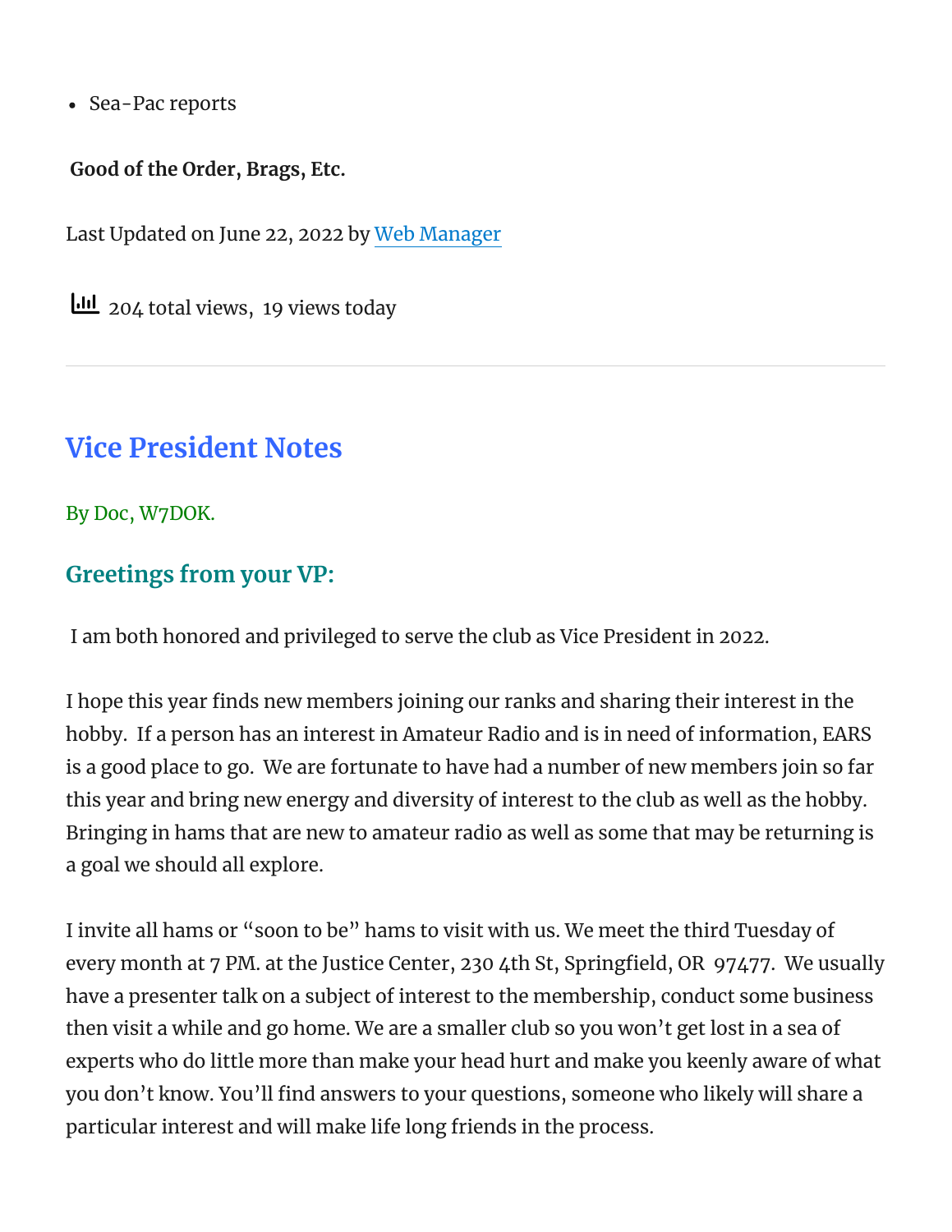Our members come from very diverse backgrounds spread across the entire spectrum of the hobby. What we have in common is our love of amateur radio. Their interest is just as diverse, we have some top operators skilled in all modes; others are interested in designing and testing equipment. Some members are learning or reinforcing their CW skills. During the coming year we hope to continue to have informal training sessions on different aspects of the hobby. Won't you consider visiting one of our meetings? You'll be glad you did and so will we.

73,

Doc W7DOK

Last Updated on June 12, 2022 by Web [Manager](http://www.emerald-ars.us/)

 $\frac{1}{14}$  143 total views, 19 views today

### **Meetings**

By Ken, KG7QPL.

### **Looking for an Opportunity to Connect?**

EARS has several regular meetings and other chances for you to join in and get connected!

- Monthly Club Meetings: 3rd Tuesday of each month, 7 PM, Springfield Justice Center
	- For a summary of our past meetings and links to some of the presentations, see our Past [Meetings](https://www.emerald-ars.us/past-meetings/) page.
- Weekly Nets: Weekly on Thursdays at 7 PM at 146.74 MHz (EARS repeater)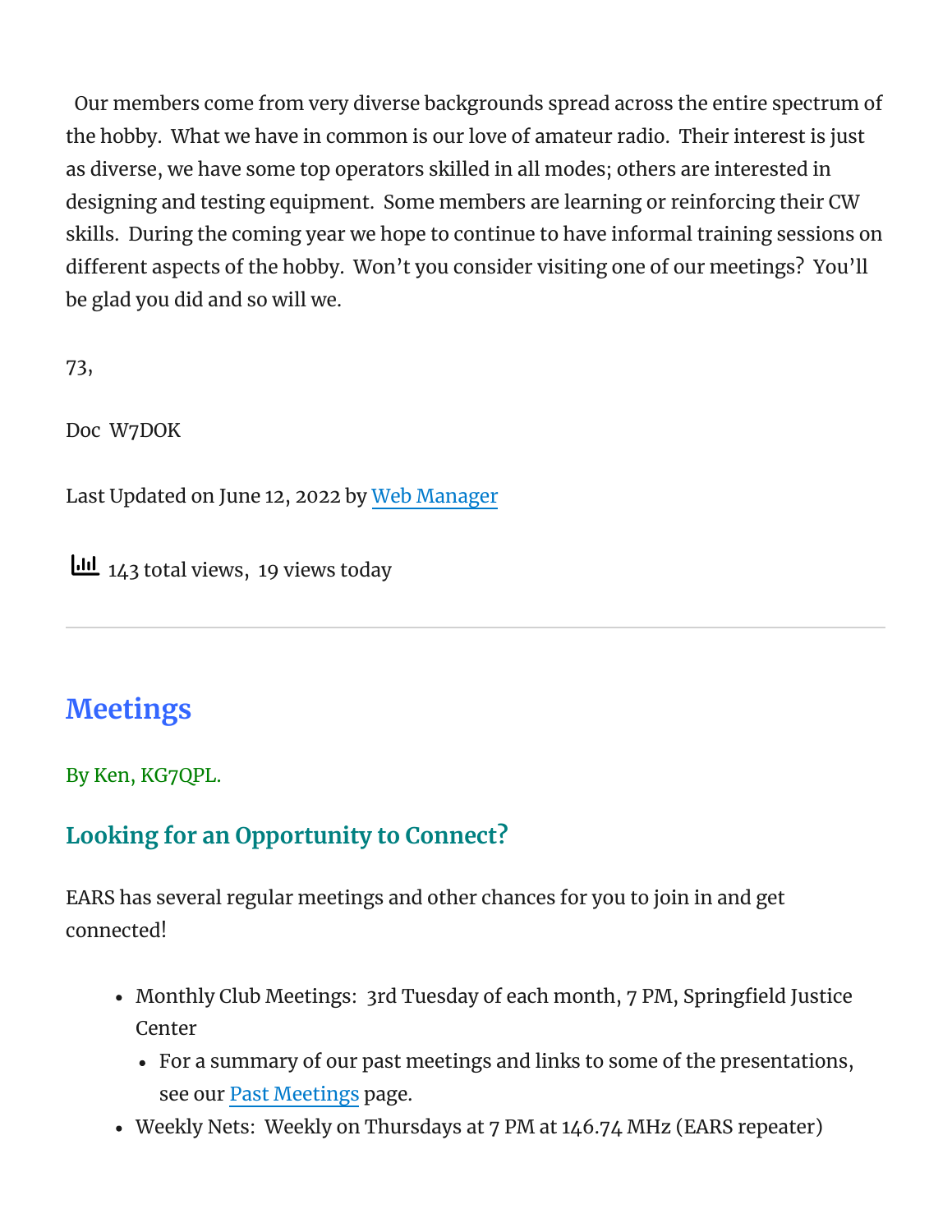- Monthly VE sessions: see the VE section of the newsletter for details
- Monthly no-host Breakfast: 1st Saturday of each month, 10 am, Brail's Restaurant in Eugene

Check out the [Calendar](https://www.emerald-ars.us/calendar/) page for any changes to the meeting times or locations.

### **June 2022 EARS Net Reports (146.74 MHz):**

- **6/2/2022, 1900**: Net control: KG7QPL; Check-ins (3): AD7Z, W7CN, KJ7CNJ; Traffic: Reminder that June EARS Breakfast has been moved from 6/4/22 to 6/11/22
- **6/9/2022 1900**: Net control: KG7QPL; Check-ins (9): W7DOK, NK7Z, AD7Z, W7CN, NT7B, K7OWW, KJ7CNJ, KJ7CWV, AI7AD; Traffic: Reminder that June EARS Breakfast is this Saturday, 6/14/22; Encouraging others to come to VE sessions; KJ7CNJ is now using a magmount antenna w/ his HT.
- **6/16/2022 1900**: Net control: KG7QPL; Check-ins (5): NK7Z, AD7Z, W7CN, NT7B, KJ7MQA; Traffic: None.

### **June 2022 EARS Breakfast:**

We had our best turnout ever for breakfast this month with 8 members in attendance! Between the food and the conversation, a great time was had by all! We hope to see you at the next breakfast on July 2!

### **Want to Join the EARS Club?**

[Click](https://www.emerald-ars.us/become-a-member/) here to learn how to subscribe to our email list or to obtain a membership application.

Last Updated on June 17, 2022 by Web [Manager](http://www.emerald-ars.us/)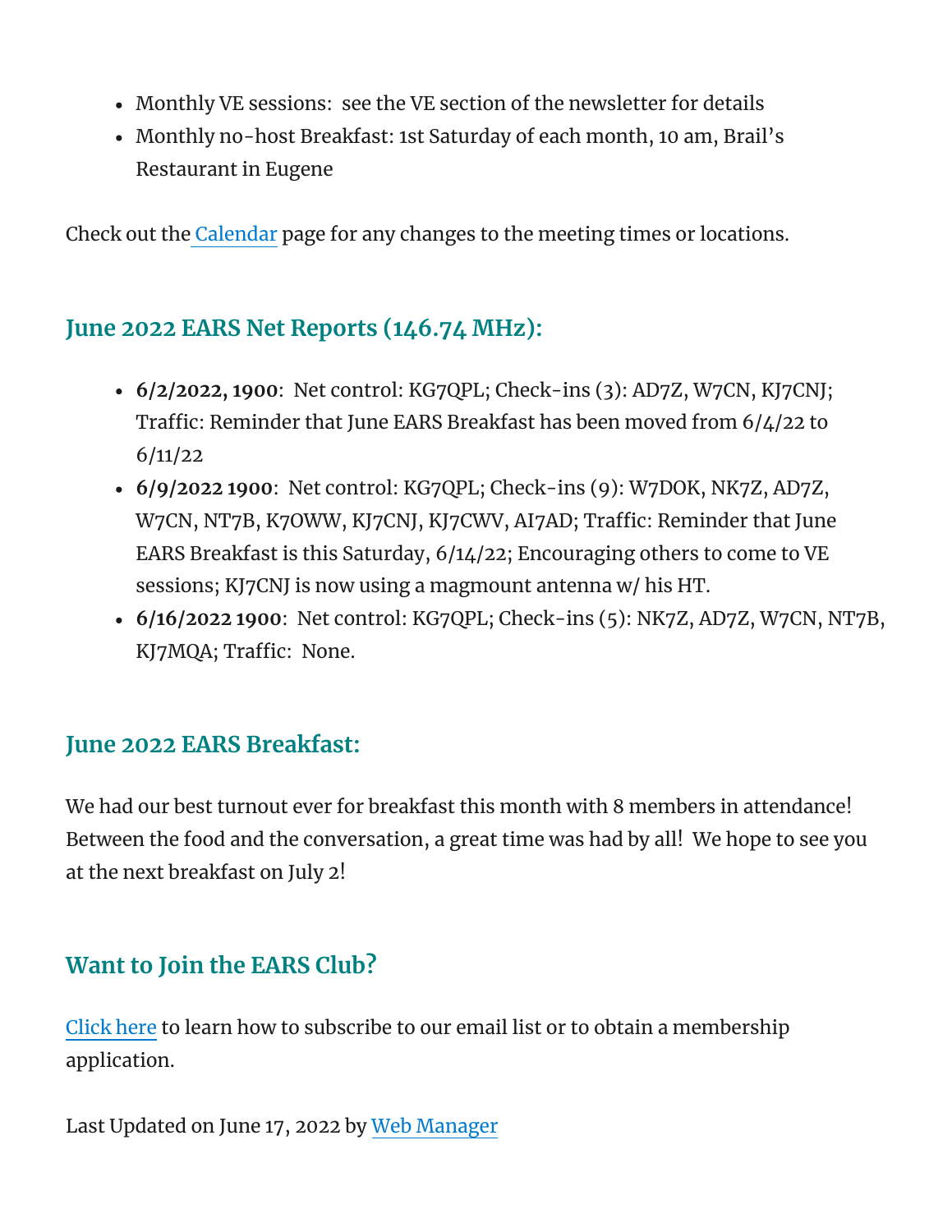### **Volunteer Examiners Report**

By Bob, [AD7Z](https://ad7z.com/), and Peter, N7IY.

### **Latest Exam Results:**

One of the joys of holding test sessions is seeing the huge grins and feelings of accomplishment from the newly licensed and those who upgraded. I particularly enjoy talking with the candidates to find out what brings them into Ham radio. It is fascinating how radio has become a part of their lives. Our candidates come from all over Oregon and elsewhere, which tells me we are providing a service to a much wider area than just Springfield, and that is rewarding.

The last exam on May 28, 2022, had two candidates attending who took three exams. One candidate passed the Technician, went on to take the General and also passed. The successful General was from Eugene. Our other candidate came in from Roseburg for the Extra exam and passed with flying colors. Seven of our club Volunteer Examiners showed up to administer the exams and we are grateful for their help.

More information on previous exams are listed below.

The April test session resulted in one upgrade to General class and came in from Lebanon, Oregon. Seven Volunteer examiners were present to oversee the testing.

The March test session was attended by two candidates, one from Creswell, one from Marcola. Both were there for the Technician test and both passed. Five volunteer examiners were also there.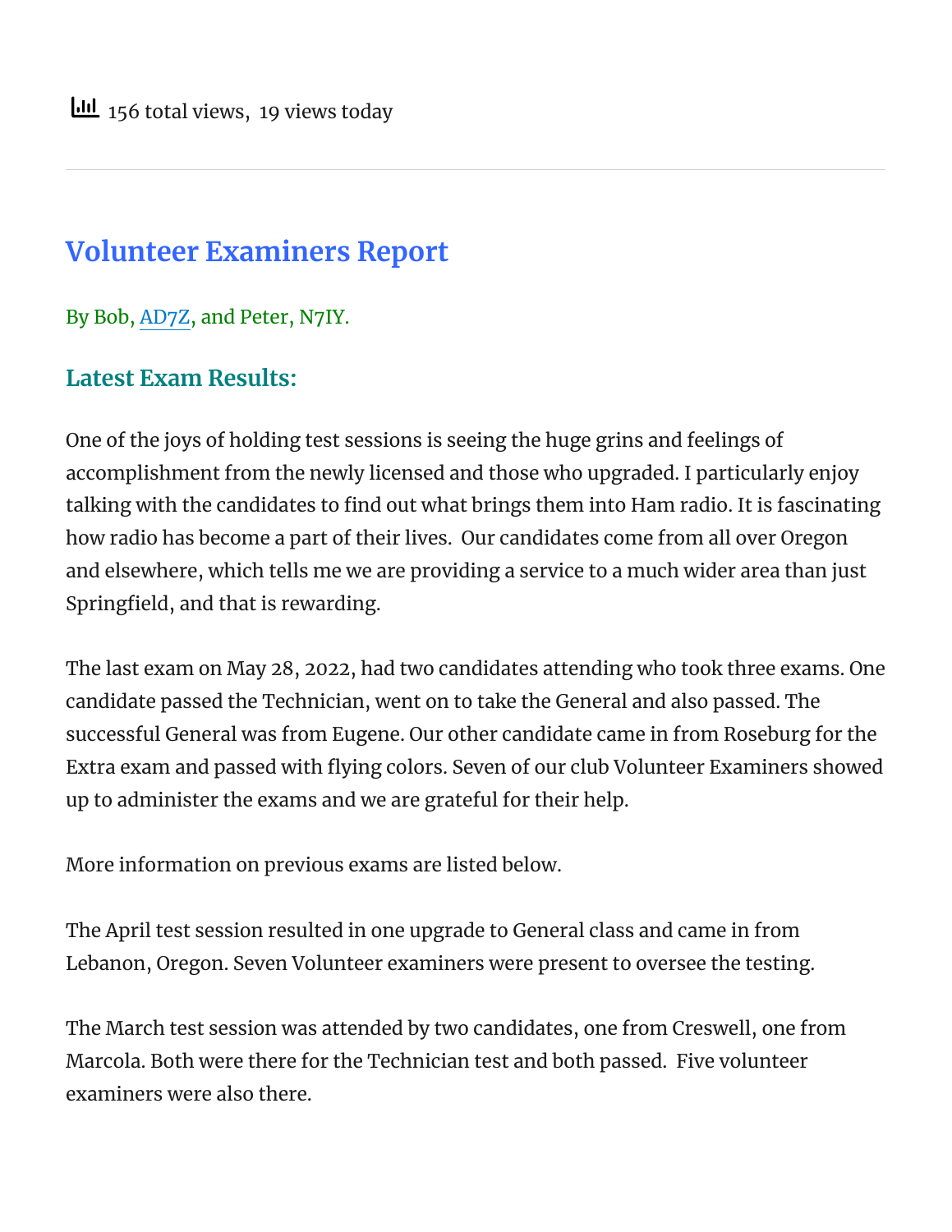February's test session was attended by five candidates and eight volunteer examiners. Four candidates passed the General exam and one passed the Technician test. Two candidates were from Eugene, one from Coos Bay, one from Lebanon, and one from Amity.

The January exam session was attended by four volunteer examiners and three candidates for testing. Two new Technicians and one new General were very happy after the session. Two of our test takers were from Eugene and one from Springfield.

#### 2021:

During 2021 we held only two test sessions due to the Covid pandemic and its restrictions, one in July and one in October. July had eight candidates from Corvallis, Medford, Orting, WA, Salem, and Box Elder, SD. I believe that the candidate from South Dakota was a long haul trucker who was in the area and decided to take his test with us. This session produced seven Technicians and one Extra. Six examiners were there to see the proud results.

The October test session had two candidates who both left as new General class license holders and hailed from Salem and Albany. Four of our volunteer examiners took part in administering the exams.

That's it for this issue.

Last Updated on June 12, 2022 by Bob , AD7Z [Walters](https://www.ad7z.com/)

 $140$  total views, 19 views today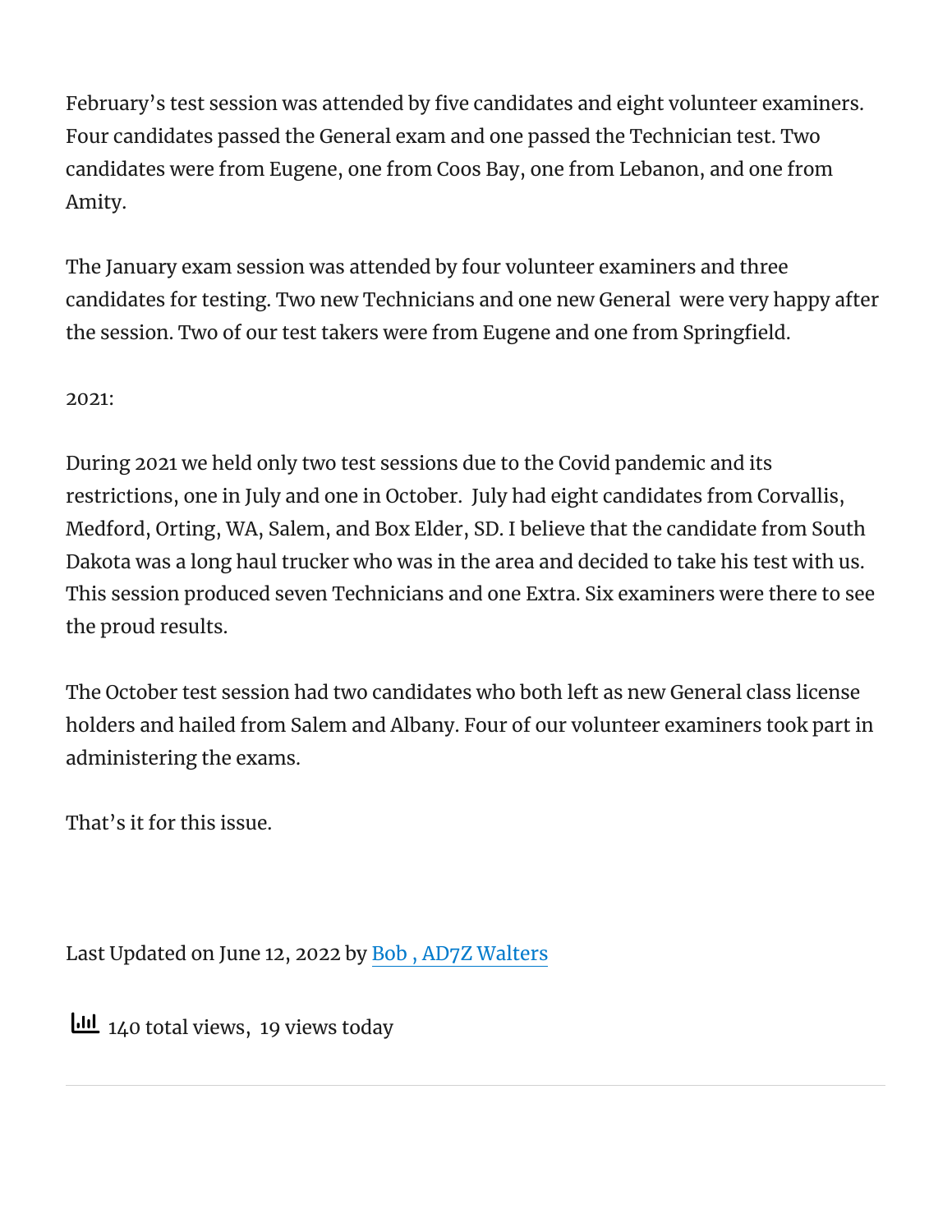## **Digital**

By Howard, WX7HS.

### **WSJT-X and FT8: What are they?**

Some of you are already using WSJT-X and the various modes such as FT8. For others, you have may heard about FT8 but have never tried it. This month's news on Digital presents an introduction and several on-line resources to help you get you setup and started on FT8.

WSJT-X is a computer program designed to facilitate basic amateur radio communication using very weak signals (it is not a low RF power mode). The first four letters in the program name stand for "Weak Signal communication by K1JT," while the suffix "-X" indicates that WSJT-X started as an extended branch of an earlier program, WSJT, first released in 2001. Bill Somerville, G4WJS, Steve Franke, K9AN, and Nico Palermo, IV3NWV, have been major contributors to development of WSJT-X since 2013, 2015, and 2016, respectively. Joe Taylor/K1JT, who has led software development, is a Nobel laureate and a professor of physics at Princeton University.

The WSJT-X, a free software program, includes several digital communication modes including FST4, FT4, FT8, JT4, JT9, JT65, Q65, MSK144, WSPR, FST4W, and Echo. Of these modes, FT8 and FT4 are the most commonly used and now constitute the majority of DX (long distance) contacts (QSOs) made on HF bands.

FT8 and FT4, in particular, have been very useful in making DX contacts during periods when HF propagation is poor. For many that live in urban areas that limit the kind of antenna that can be installed, FT8 and FT4 have provided the ability to make numerous DX and US QSOs.

The typical FT8 and FT4 QSO exchange is each station's call sign, grid square location (for example, CN84ka), and a signal report expressed in decibels (dB).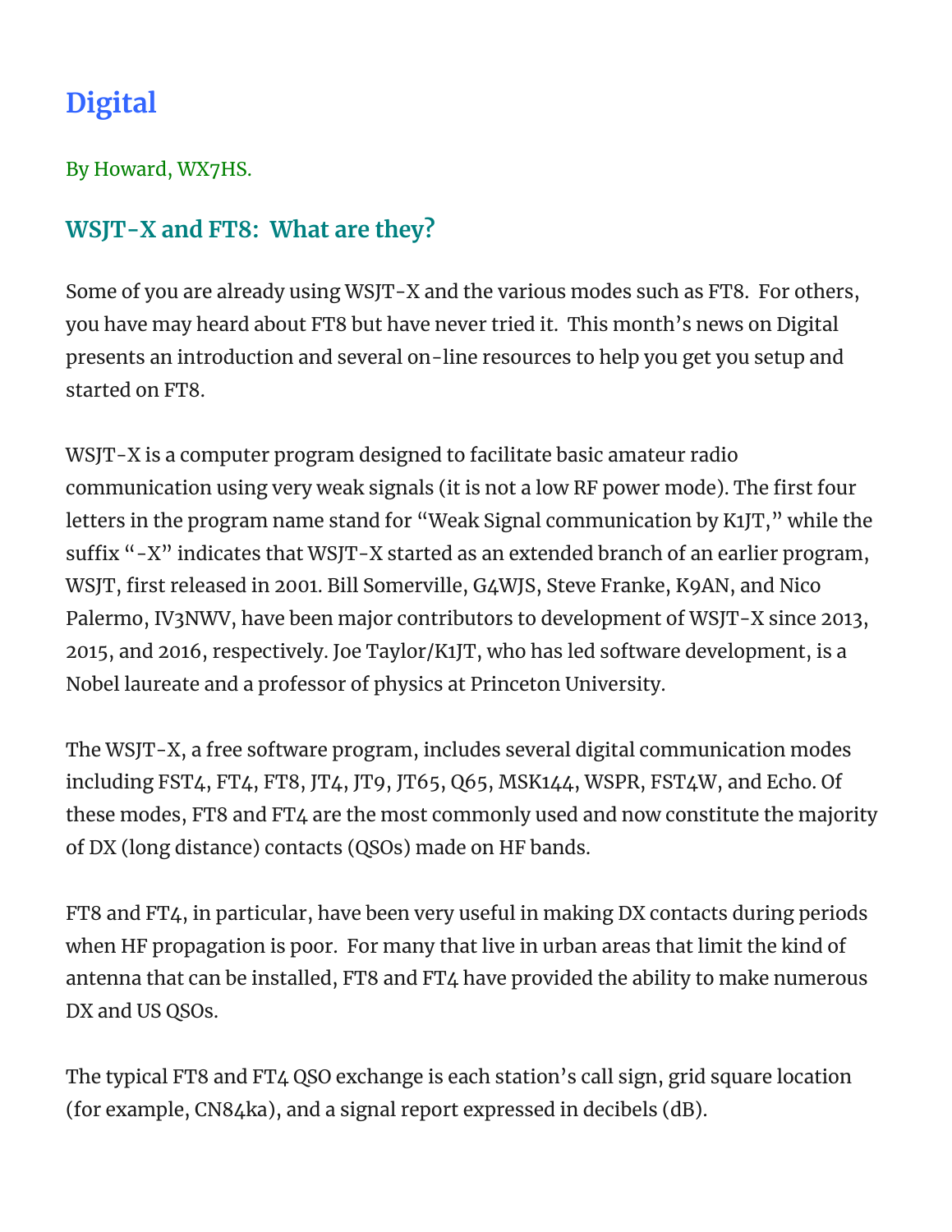Acknowledgement of a completed QSO is usually a "73" plus each station's call sign. Below is a computer screen shot showing typical FT8 signal decoding.

| .<br>WSJT-X v2.5.0-rc4 by K1JT, G4WJS, K9AN, and IV3NWV                                                                                                                                                                                                                                                                                                                                                                                                                                                                                                                                                                                                          |                                                                                                                                                                                                                                                                                                                                                                                                                     |                                                                                                                                                |
|------------------------------------------------------------------------------------------------------------------------------------------------------------------------------------------------------------------------------------------------------------------------------------------------------------------------------------------------------------------------------------------------------------------------------------------------------------------------------------------------------------------------------------------------------------------------------------------------------------------------------------------------------------------|---------------------------------------------------------------------------------------------------------------------------------------------------------------------------------------------------------------------------------------------------------------------------------------------------------------------------------------------------------------------------------------------------------------------|------------------------------------------------------------------------------------------------------------------------------------------------|
|                                                                                                                                                                                                                                                                                                                                                                                                                                                                                                                                                                                                                                                                  | <b>Band Activity</b>                                                                                                                                                                                                                                                                                                                                                                                                | <b>Rx Frequency</b>                                                                                                                            |
| UTC<br>dB<br>DT Freq                                                                                                                                                                                                                                                                                                                                                                                                                                                                                                                                                                                                                                             | Message                                                                                                                                                                                                                                                                                                                                                                                                             | <b>UTC</b><br>dB<br>DT Freq<br>Message                                                                                                         |
| $0.32571 -$<br>133430<br>17<br>$15 - 0.1$ 2157 -<br>133430<br>$133430 -3 -0.81197 -$<br>$133430 - 13$<br>$641 -$<br>0.3<br>$-9$ 0.1 723 -<br>133430<br>133430<br>$-3$ $-0.1$ 2695 $-$<br>$133430 - 14$ 0.3 400 -<br>$133430 - 15$ 0.3 590 -<br>$133430 - 7$<br>$0.42733 -$<br>$133430 - 15$<br>$0.1$ 1648 ~<br>$133430 - 13$<br>$0.22852 -$<br>$0.22522 -$<br>133430<br>$-5$<br>133430<br>$-7$ -0.1 2546 ~<br>$133430 - 11$<br>$0.32238 -$<br>$133430 -2 0.2 466 -$<br>133430 -17<br>$0.7$ 1513 -<br>$133430 - 16$<br>$0.22606 -$<br>$133430 - 17$<br>$0.12039 -$<br>$133430 - 6$<br>$0.4$ 472 -<br>133430 -15<br>$0.12280 -$<br>$133430 - 17$<br>0.5<br>$244 -$ | W1FC F5BZB $-08$<br>WM3PEN EA6VQ -09<br>CQ F5RXL IN94<br>N1JFU EA6EE R-07<br>A92EE F5PSR -14<br>K1BZM EA3GP -09<br>WORSJ EA3BMU RR73<br>KIJT HAODU KNO7<br>WIDIG SV9CVY -14<br>KIJT EA3AGB -15<br>XE2X HA2NP RR73<br>K1BZM EA3CJ JN01<br>WA2FZW DL5AXX RR73<br>N1API HA6FQ -23<br>N1PJT HB9COK -10<br>N1API F2VX 73<br>CQ DX DL8YHR JO41<br>K1JT HA5WA 73<br>KD2UGC F6GCP R-23<br>CO EA2BFM IN83<br>K1BZM DK8NE -10 | $590 -$<br>K1JT HAODU KNO7<br>$133430 - 15$<br>0.3<br>$133430 - 15$ 0.1 1648 -<br>K1JT EA3AGB -15<br>$133430 - 17$ 0.1 2039 -<br>K1JT HA5WA 73 |

Using any of the modes supported by WSJT-X, has minimum requirements as listed below.

- SSB transceiver and antenna
- Computer running Windows 7 or later, macOS 10.13 or later, or Linux
- 1.5 GHz or faster CPU and 200 MB of available hard drive/SSD storage; faster machines are better
- Monitor with at least 1024 x 780 resolution
- Computer-to-radio interface using a serial port or equivalent USB device for T/R switching, or CAT control, or VOX, as required for your radio-to-computer connections
- Audio input and output devices supported by the operating system and configured for sample rate 48,000 Hz, 16 bits
- Audio or equivalent USB connections between transceiver and computer
- A means for synchronizing the computer clock to UTC within ±1 second (accomplished using free software)

Almost all SSB transceivers are compatible with WSJT-X. Most newer transceivers have integrated computer-to-radio interfaces and sound cards which makes setup simpler.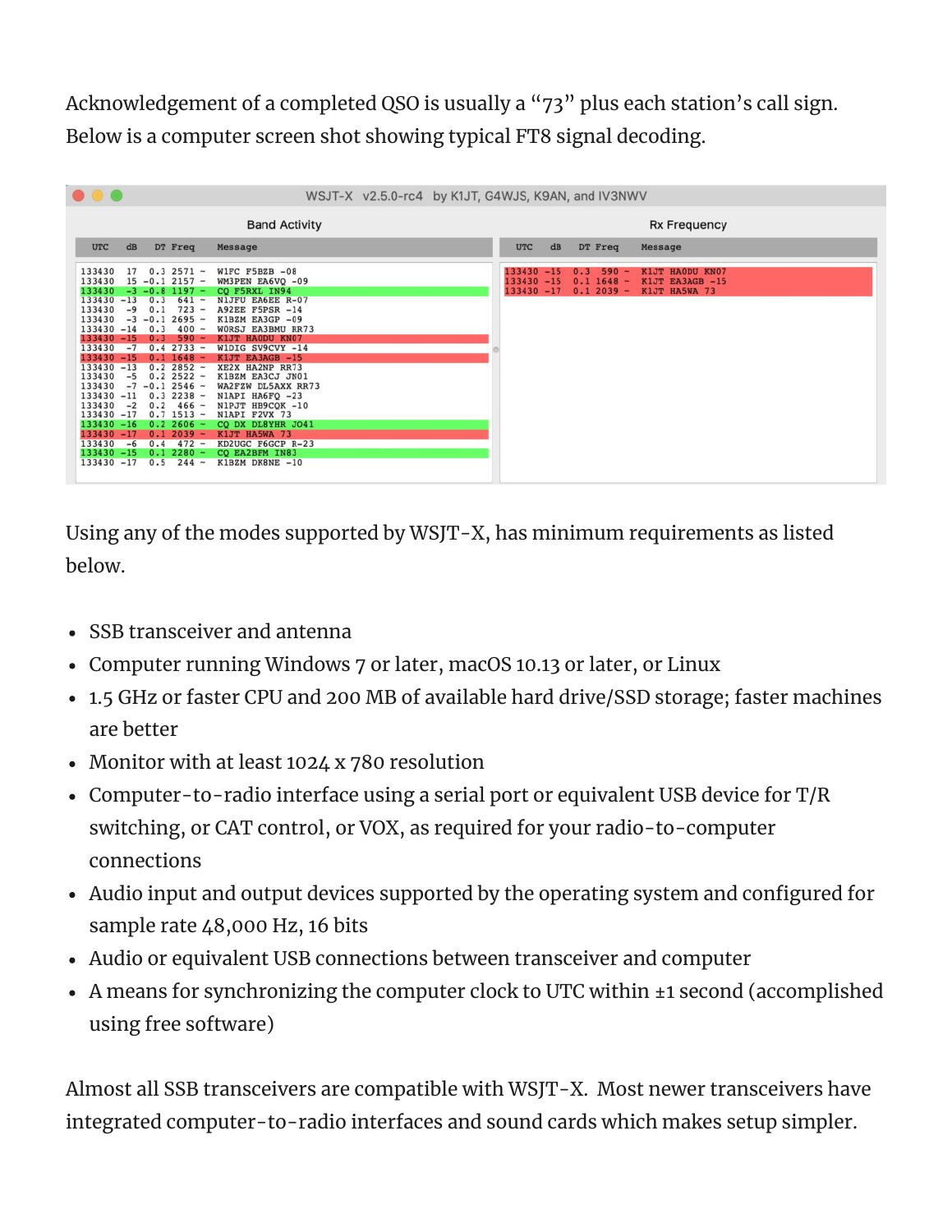For older transceivers, there are audio devices from Signal Link by TigerTronics and inexpensive USB plug in audio adapters that allow WSJT-X signal decoding. The internet can be your friend in obtaining setup information for your specific transceiver.

WSJT-X integrates with most digital logging software. Everyone has their favorite, but many local FT8 users like ACLog. ACLog is available for a one-time, lifetime cost of \$35.00 and is downloadable at:

### <https://n3fjp.com/aclog.html>

If you plan to try FT8 or the other WSJT-X supported digital modes, you should carefully read the user manual which is available on the WSJT-X website. Also, Gary Hinson/ZL2IFB has prepared a detailed user guide that compliments the "official" user document. The links to the WSJT-X website and Gary's user guide are:

### **WSJT-X Home Page With Links for Software and User Guide Downloads**

<https://www.physics.princeton.edu/pulsar/k1jt/wsjtx.html>

#### **WSJT-X User Guide by Gary Hinson/ZL2IFB**

#### [https://www.g4ifb.com/FT8\\_Hinson\\_tips\\_for\\_HF\\_DXers.pdf](https://www.g4ifb.com/FT8_Hinson_tips_for_HF_DXers.pdf)

WSJT-X digital modes have been fun and has allowed many to have QSOs that would have otherwise been very difficult to make. Be sure to thoroughly read the user guides. In addition to finding radio-specific setup information on the internet, there are EARS members that can help "Elmer" you.

#### **Coming Next Month**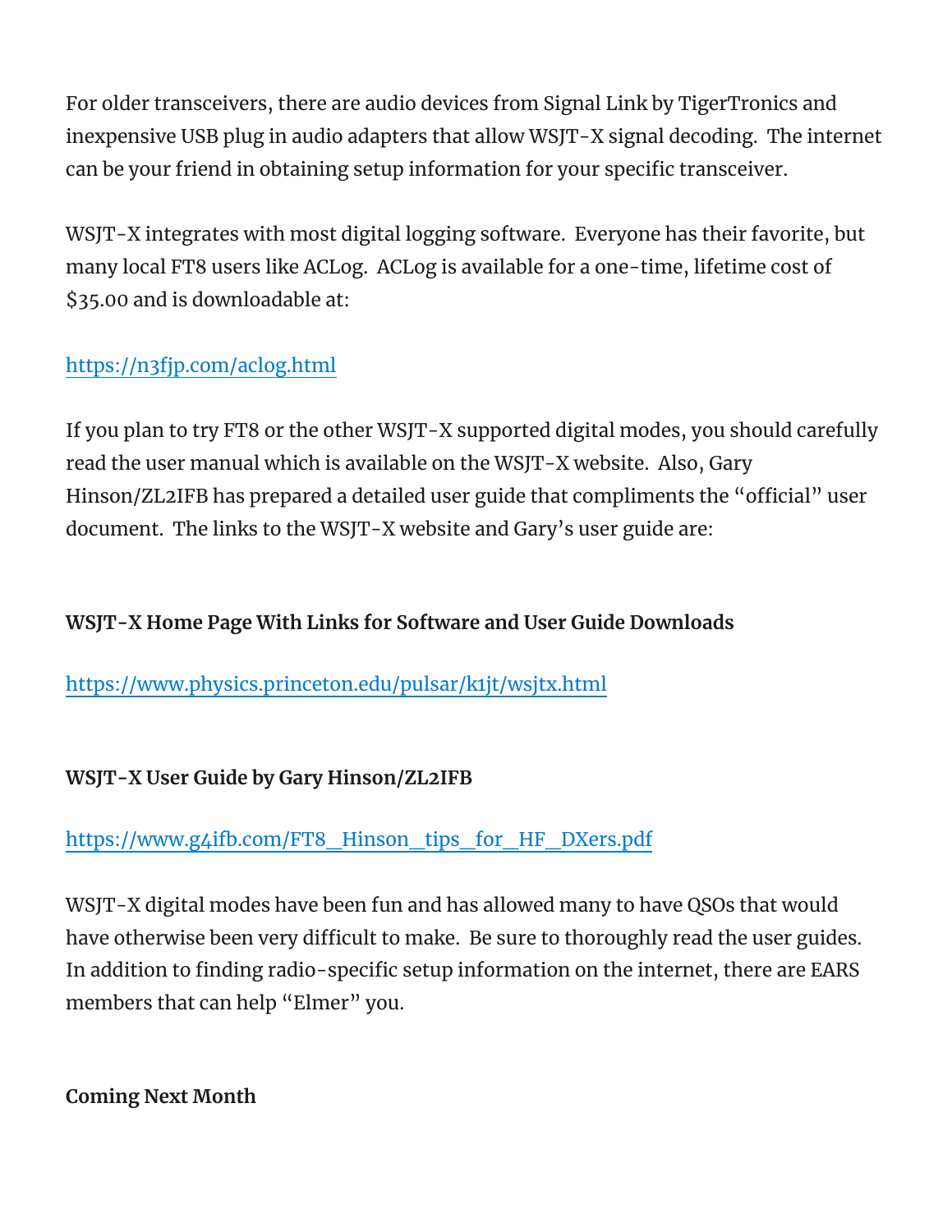In the next newsletter, additional information about using WSJT-X will be published including software add-ons like JT-Alert [\(https://hamapps.com/](https://hamapps.com/)) which keeps track of worked stations and alerts for stations needed for various awards such as DXCC.

Good DX 73 Howard WX7HS

Last Updated on June 19, 2022 by [Howard](https://www.emerald-ars.us/ears-newsletter/) Saxion

 $\underline{\text{III}}$  144 total views, 19 views today

### **DX & Contesting**

By Dave, [NK7Z](https://www.nk7z.net/).

### Propagation, part I

### "*The Ionosphere*"

#### **Overview**

This is the first in a multi part set of articles that will help you understand how to work more DX by understand band openings, and band closings. In order to work more DX you will need to understand what bands are open, when they are open or closed, and, if they are open, where they are open to. That said, let's get started. In this first article, atmospheric, and ionospheric structure will be covered. That will give you the basis for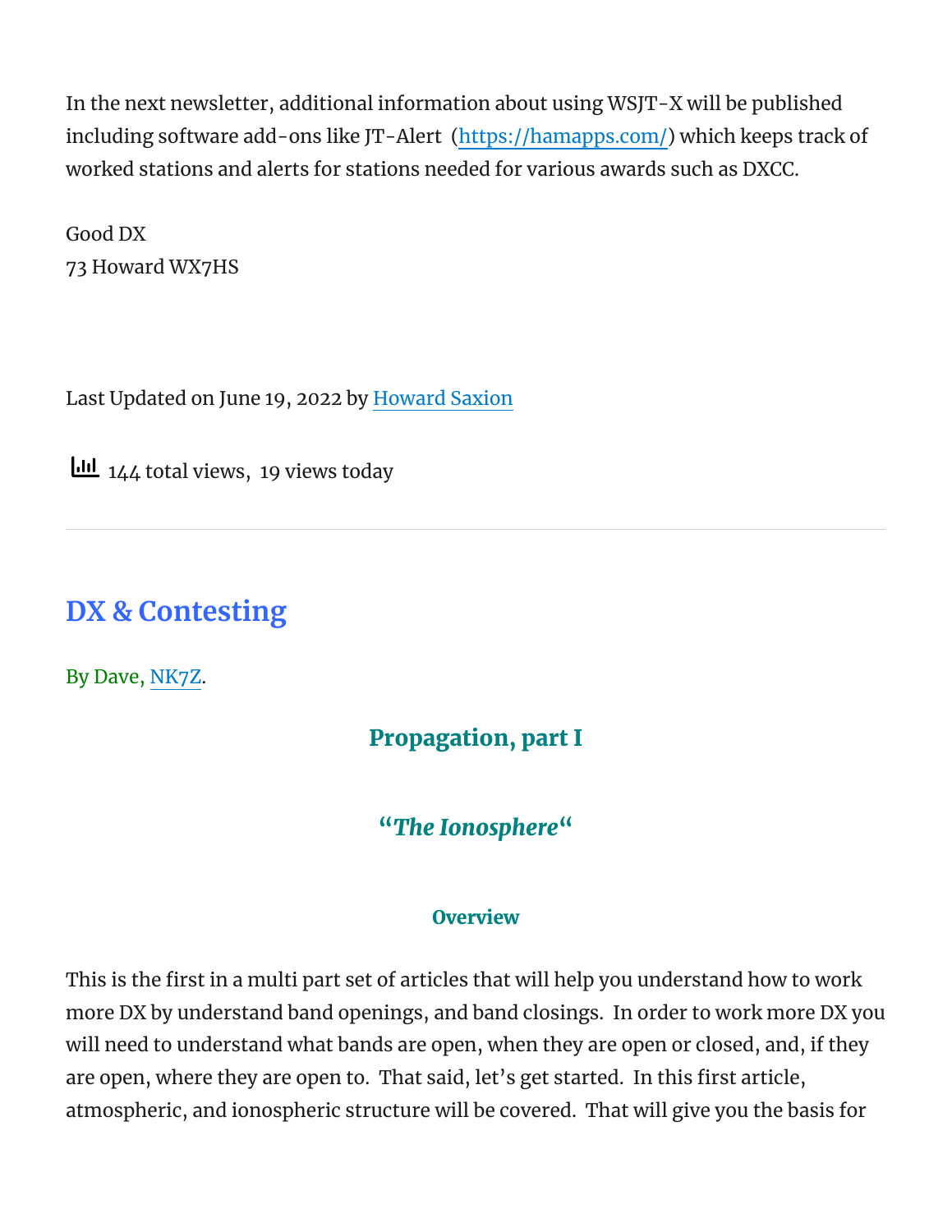understanding how, and why, DX comes about. What you learn today, will be useful tomorrow, and in understand the rest of this series. Throughout this series of articles, you will see links to other articles, and web pages. These links are to assist you in learning more if you want. You do not need to follow these links to understand what this series of articles is trying to teach.

### What is the Ionosphere?

In order to understand propagation one needs to understand how the Ionosphere works, no small undertaking! In order to understand how the ionosphere works, you will need to understand the structure of the Earth's atmosphere first. The atmosphere is a pool of gaseous components held close to the Earth's surface by gravity.



*Atmospheric/Ionospheric layering*

The atmosphere is broken down into several layers, each with a soft start, and a soft stop altitude. This means that there is no distinct layering, but that one layer blends into the other. Looking at the image on the left, you will see a set of

colored vertical bars. Each bar represents one layer of the Ionosphere. The top and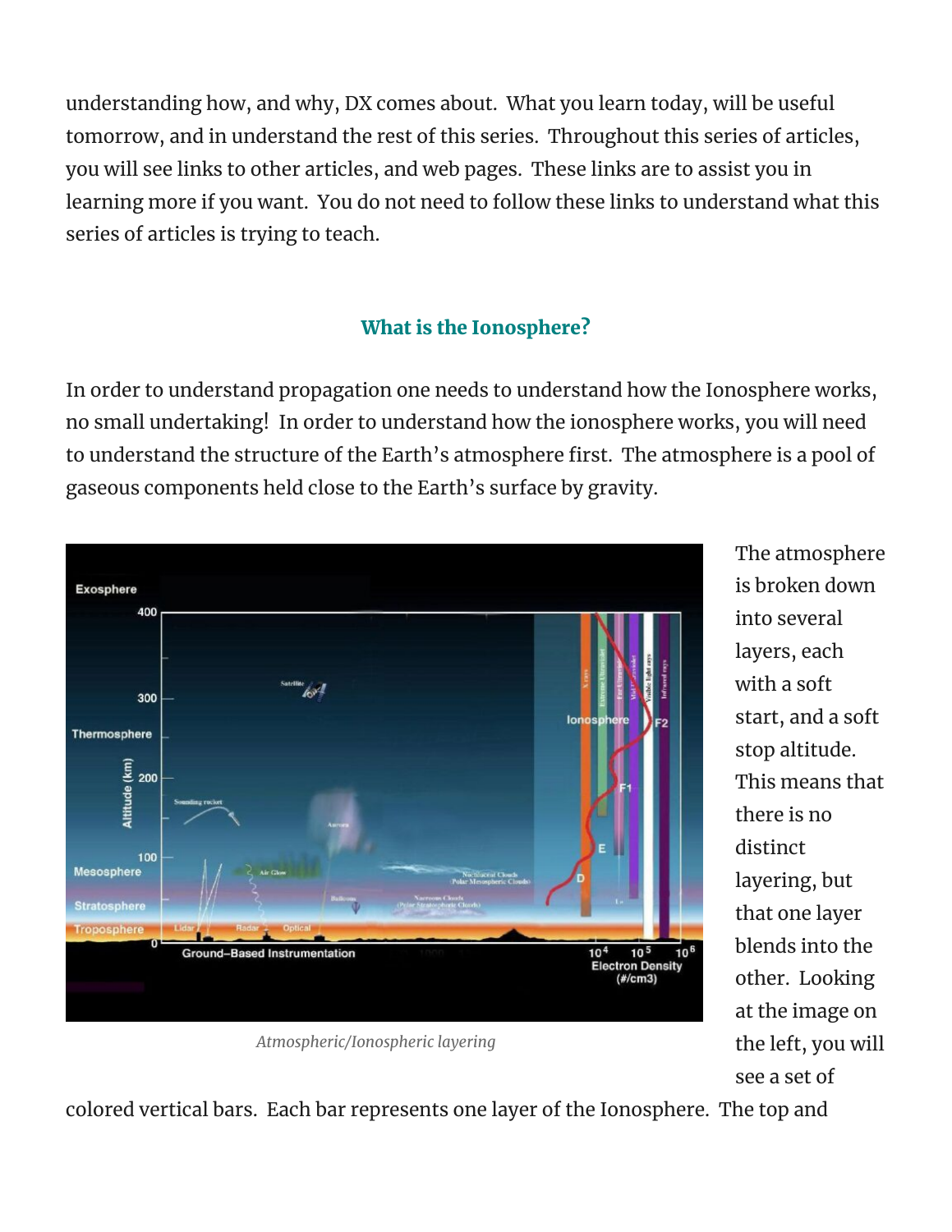bottom of the vertical bars represent the altitudes where that layer starts and ends. The entire right bar is not to scale, and it fits between the Mesosphere, and the Exosphere. The red curvy line indicates electron density, something we won't cover for a few installments. The ionospheric shell consists of electrically charged atoms, molecules, and electrons. They can be either positive, or negatively charged. The important thing to remember is they are not neutral, if they are not neutral, then they are ionized. All of this is also within the Earth's atmosphere, between the Mesosphere, and the Exosphere.



#### The Ionospheric Shell

The ionospheric shell, (living between the Mesosphere and teh Exosphere), consists of a number of layers just like the atmosphere does. Each layer is named. The names are as follows; D, E, F1, and F2. Not all layers are present at all times. Layers are dynamically created, and destroyed, based on the external stimuli reaching them. Sometimes a layer is thicker, sometimes it is thinner, it all depends on the Sun. Here is a diagram showing the rough day and night layer positions of the ionosphere.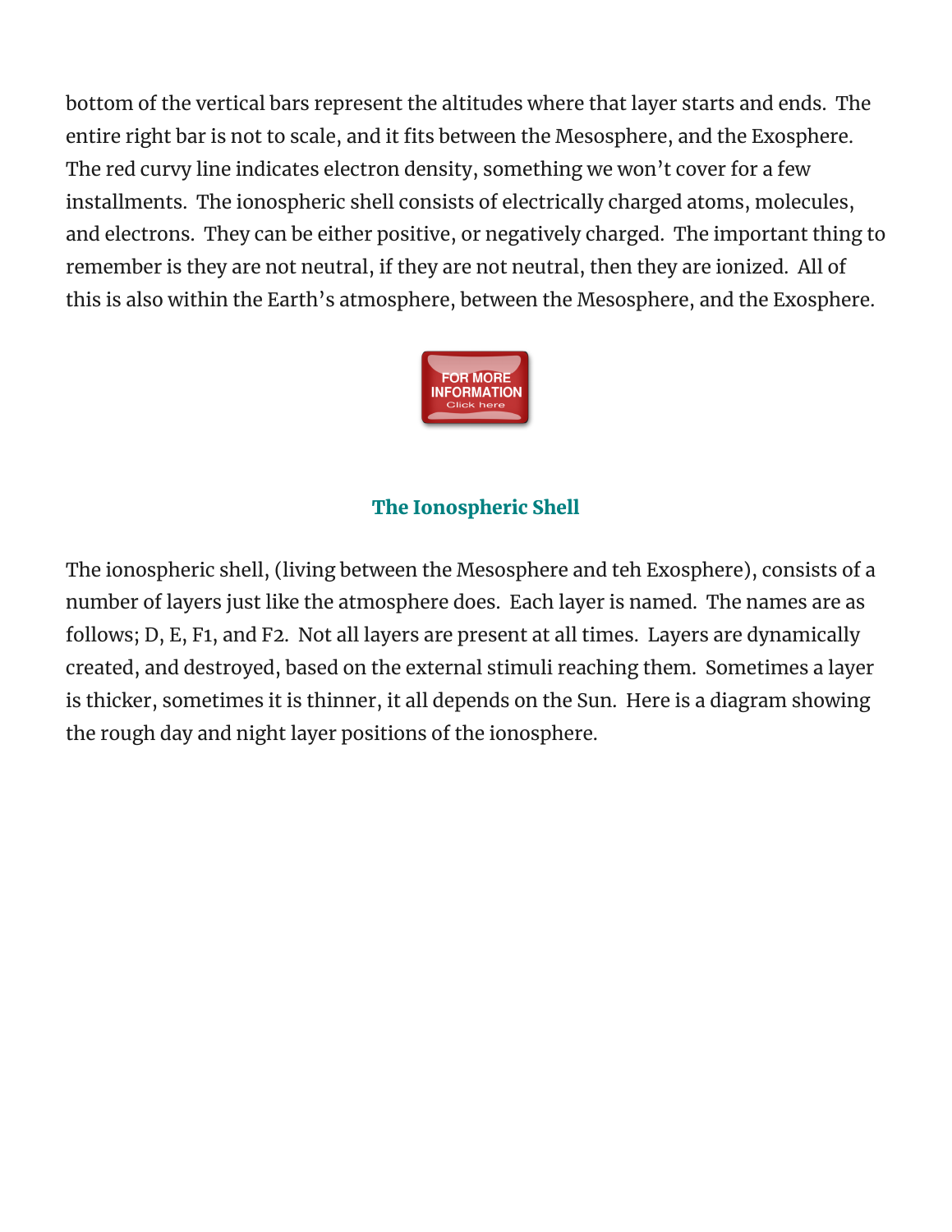

*Day and night Ionospheric layering*

Note that the day and night sides are very different. During the day, the sun is bombarding the ionosphere with X-Rays, Ultraviolet light rays, and in general all sorts of short wavelength, high energy photons. The ionosphere is primarily created when Ultraviolet, (or UV radiation) strikes the upper atmosphere.

Why do we care about all of this? Because the ionosphere is responsible for most, if not all, radio propagation beyond the horizon, and propagation beyond the horizon is called DX, and that's what we want, more DX!



Why call it the ionosphere?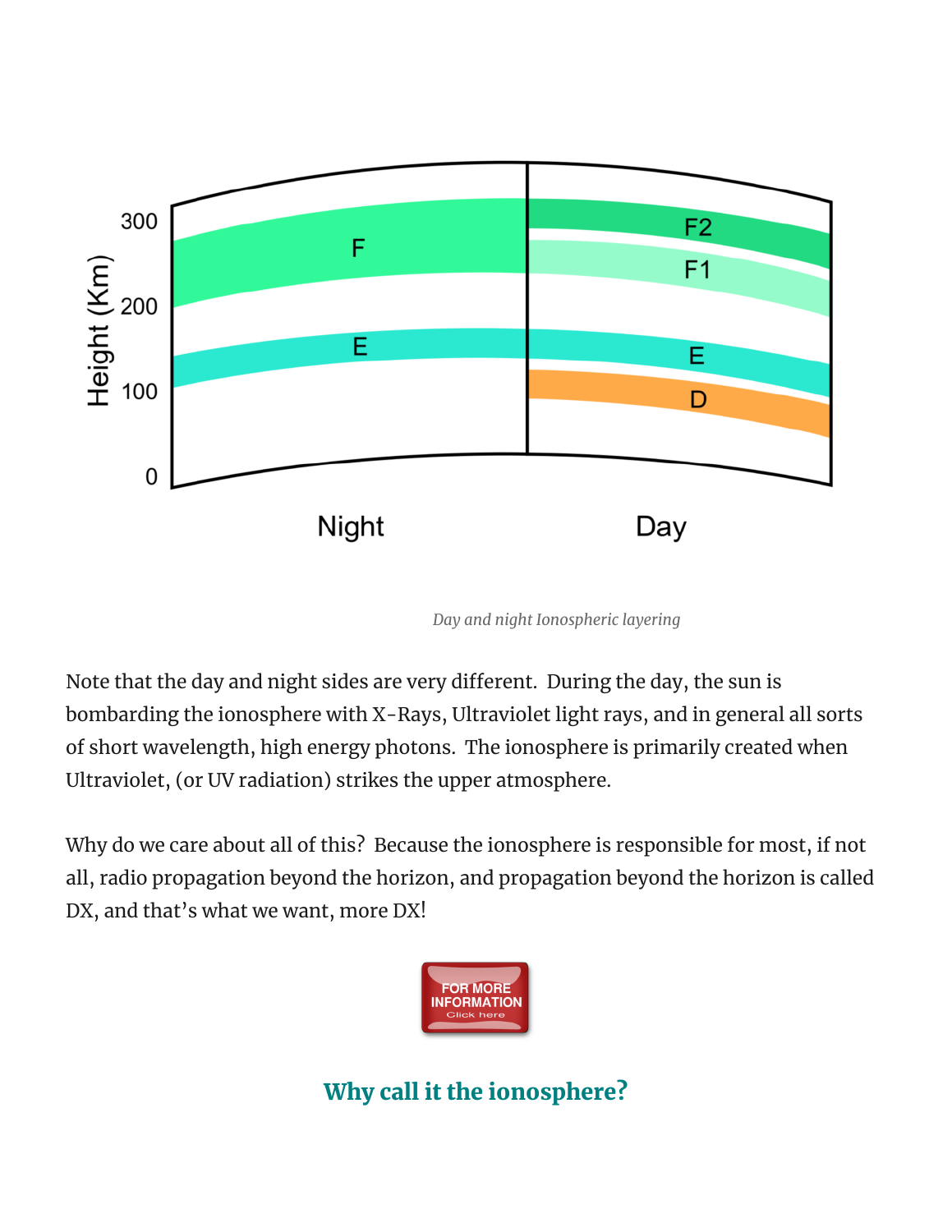

*The sun provides the high energy events for ionization to take place.*

Well– it's close to a sphere in shape, (it surrounds the almost round Earth), and things get ionized in it, so you have a sphere of ionization, or an ionosphere! But what does ionized really mean, and why do we care about it? When an atom loses, or gains a charge unit, (the atom, or molecule becomes more, or less, negative, or more,

or less positive), it becomes ionized, that is to say the atom has an charge of some type, positive, or negative, but not zero, or neutral. When a radio wave hits an ionized cloud of atoms or molecules, or even a loose cloud of electrons, that radio wave can be bent. That bending is called refraction. Refraction is what causes all DX.



#### Refraction

Your signal is refracted over the horizon hopefully to places far away. UV light, X-Rays, and other shortwave, high energy events, can, and do dislodge electrons from neutral gas atoms, or molecules, when absorbed. This can create a large number of ionized particles, forming an ionized cloud, which can refract radio waves. So your DX is intimately connected to the count of ionized particles in the ionosphere. For the most part, more ionization is better, less ionization is worse for where DX is concerned. Ionization, and hence your DX, is also intimately connected to the current state of the Sun. So as the Sun excites the upper atmosphere, ionized clouds are formed and dissapate depending on the levels of high energy radiation the sun is providing, or not providing. So your DX is tied very directly to the current state of the atmosphere, and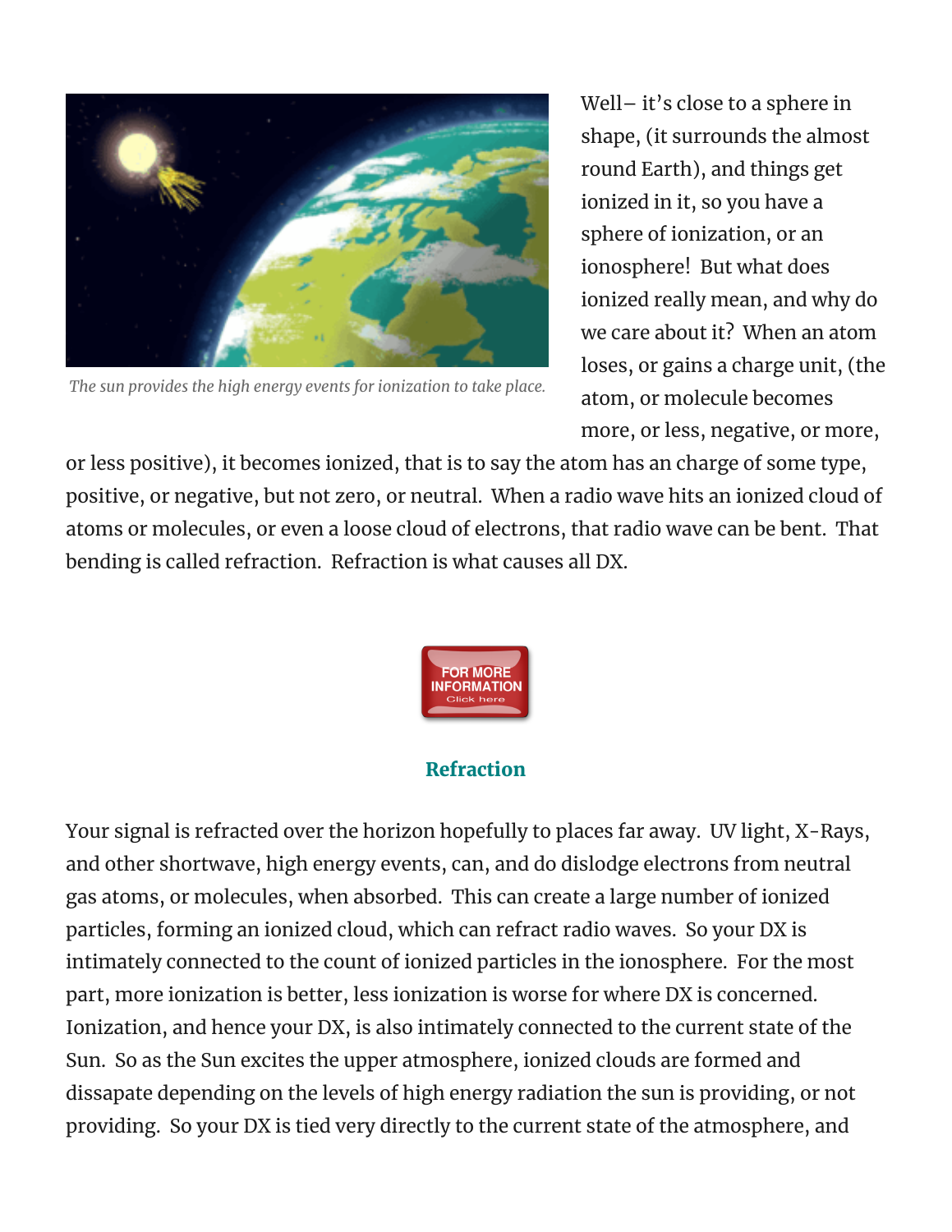

hence to the state of the Sun. What have we learned in this session?

*Signals being refracted by ionosphere.*



#### **Conclusion**

DX is tied very directly to the state of the ionosphere, which in turn is tied to the higher energy output items the Sun produces. That output from the Sun then modulates the ionization state of the ionosphere, (higher, or lower), and hence how well, (or if at all), our signals are refracted across the planet. The higher the energy being deposited into the upper atmosphere, the better DX is.

#### Next Month

Next month we will look at the Sun, and what actions it can take to affect the ionosphere, and hence your DX.